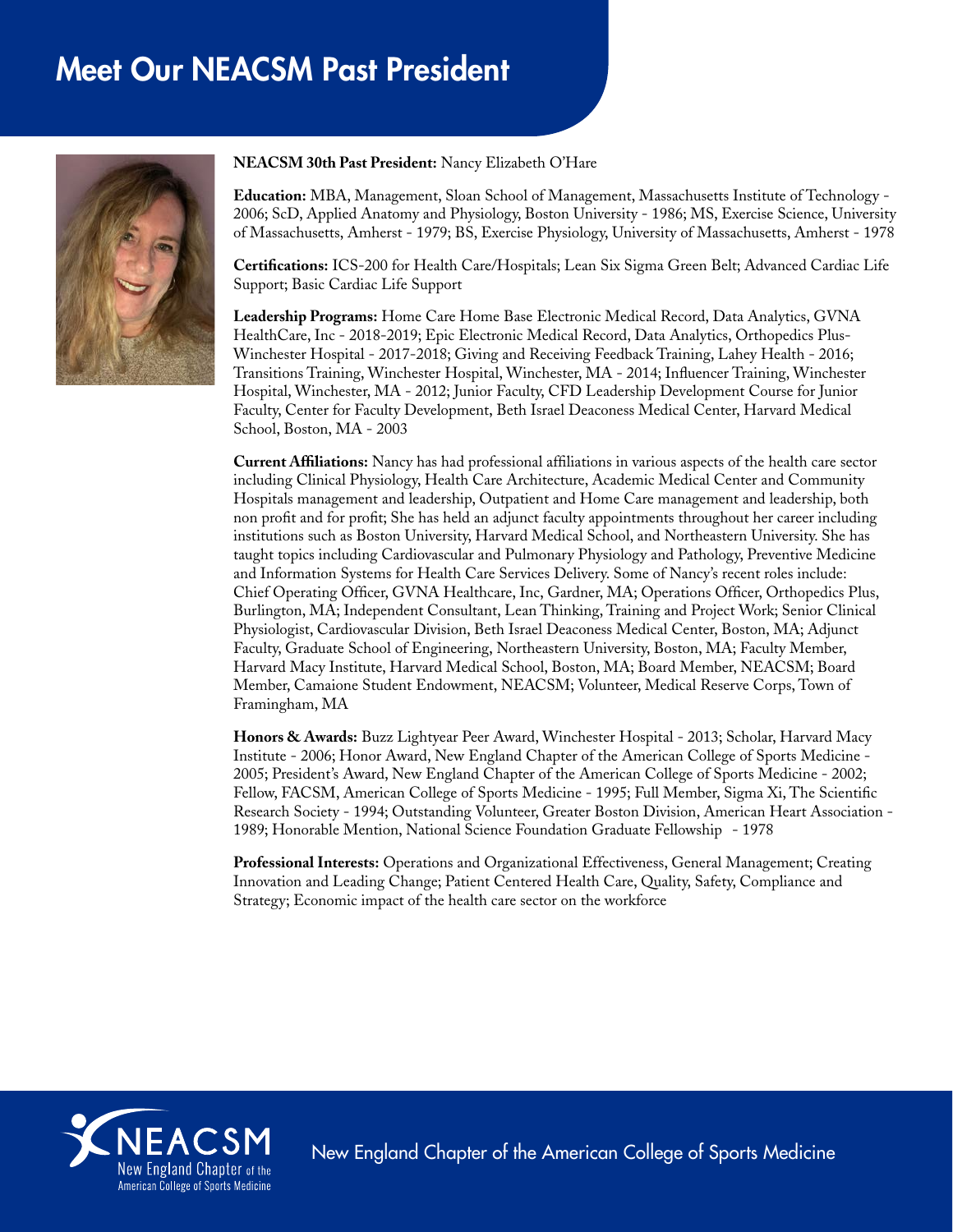# NEACSM Service

# **1.What first inspired you to enter the Exercise Science/Sports Medicine Field? What made you decide to pursue your advanced degree and/or line of research/service?**

From the time I was a Candy Striper in our local community hospital, beginning in 7th grade, I wanted a career in health care. My parents were very interested in preventive medicine. My Dad took up jogging at the age of 40 in the 70's fitness craze and did regular US Air Force calisthenics every day. My Mom was always trying to prepare healthy and interesting foods. While my Dad was traveling globally, my Mom would prepare healthy foods from the countries he was working in. This was a very interesting existence for five children growing up in suburban New York City.

Having an entrepreneurial nature, I found the opportunity to create my own major at the University of Massachusetts, Amherst, very appealing. The reason I attended this university, as an out of state student from New York, had to do with being the eldest of five children, liking skiing and seeing many advantages to the Five College System. I chose my own advisors, notably Dr. Brian O'Connor and Dr. Dee Edington, and created a major called Exercise Physiology, taking classes from many departments. I managed to finish in three and a half years, while participating for two years on the first ever UMass Women's Downhill Ski Team.

Next, I really wanted to spend the winter working in a ski area, so I started applying for jobs and at the same time there was one slot in the Master's Degree in Exercise Science Program at UMass, more of a bench research type program then. They chose me to begin in January. I was grateful for the opportunity and equally happy because I could work at Okemo Mountain ski area on the weekends. Able to find very interesting teaching opportunities in other departments around the university (Engineering, Honors Program and Rhetoric Program), these were good activities to match up with my Exercise Science courses.

I was planning a clinical focus and began to look for doctoral programs affiliated with medical schools. It seemed that Exercise Physiology was being applied to cardiac patients. My doctoral program was at Boston University and fitting my entrepreneurial nature, I was allowed to do my dissertation work off site. So naturally, I chose a hospital, St. Vincent in Worcester, Massachusetts, where I met Dr. David Spodick, a Cardiologist who had done clinical exercise physiology research. This was quite unusual for a physician at that time. I loved the experience and working alongside Dr. Spodick.

My first full time job was working in the Cardiovascular Division at Beth Israel Hospital in Boston. The exercise testing service was staffed completely by people with Exercise Physiology degrees – just perfect. I kept that job for 22 years,

working with Dr. Ernest Gervino, and attaining a faculty appointment at Harvard Medical School. I always had a part time teaching role at an undergraduate, graduate or medical school and was always looking to be a professional volunteer too, both at the regional and national level. This search resulted in assignments with the American Heart Association, American College of Sports Medicine as well as local media. I loved the application of clinical science to heart disease prevention and in addition to my clinical role, spent quite a bit of time with broadcast, print and web-based media spreading knowledge about heart disease prevention, both in the professional and community realms.

#### **2. As a student, who were your mentors and what role did they play in your professional development? As a professional, was there anyone who was also instrumental in your career development?**

I have had so many mentors and people who believed in me enough to give me opportunities. I tend to stay in touch with people and so have been able to follow the careers of fellow students, professors and those who inspired me. Beginning with college, Dr. Brian O'Connor and Ms. Karen O'Connor were my mentors. I sought their help regularly and they remained my mentors during my Master's Degree in Exercise Science. They wrote my letters for doctoral study.

During my Doctoral program at Boston University I had four mentors, Dr. David Spodick, my dissertation advisor, Dr. Whitney Powers, my academic advisor and Dr. Helen Barbas, for whom I taught Gross Anatomy. Dr. Gary Skrinar and I collaborated too, mostly when I came back to teach part time while he was department chair.

Once in the hospital world, I had several mentors: Dr. James Morgan and Dr. Pamela Douglas, who gave me my faculty appointment at Harvard Medical School and Dr. Micheline Federman, a Clinical Pathologist at Beth Israel Deaconess Medical Center. They guided me clinically and towards management and leadership roles.

My yearning for a greater, more impactful role, changes in the health care sector and leadership experience with NEACSM were the factors which propelled me to go back to school at MIT for the MBA degree. I completed a one year accelerated program which in addition to business topics, exposed me to a global entrepreneurship in Sao Paulo, Brazil, and business travel abroad to India and China.

Since then I have worked in management and leadership roles, positions in for profit companies and health care organizations. I have mentored many people and have also worked with executive coaches, truly enlightening. A seeker of friendships, I try to partner with people from all walks of life and really like teamwork.



New England Chapter of the American College of Sports Medicine New England Chapter of the American College of Sports Medicine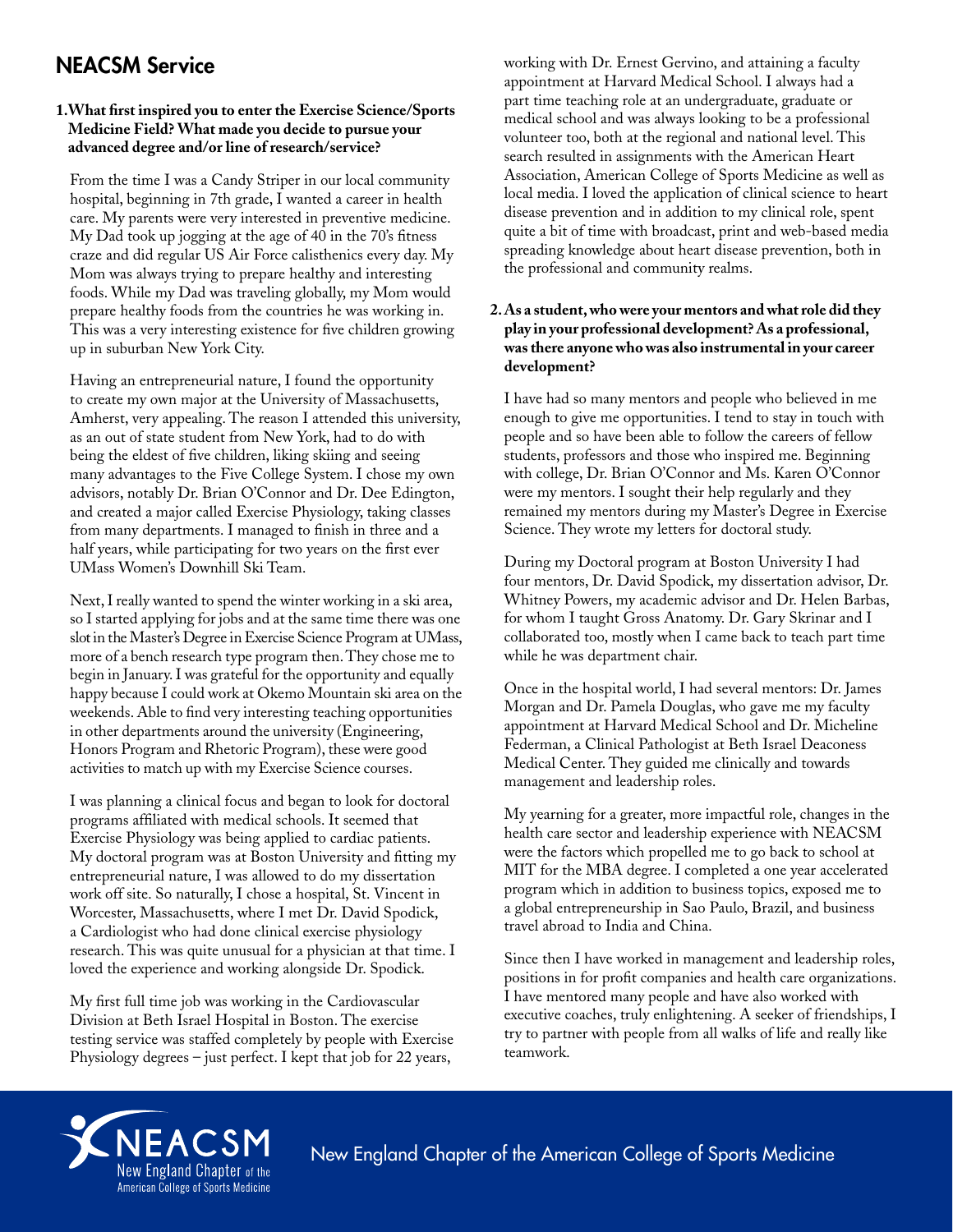In this next chapter I have developed interests in managing change, economics, organization management and operations, and information systems. These interests have brought me to a wider understanding of how things work in the world, and to a career path that includes leading change and improving organizations using Lean Six Sigma among other methods. The foundation in human performance carries many concepts that translate easily, making a Clinical Physiologist a natural person to work on improving organizations.

Through all of these steps I have worked very hard at my relationships, both in being an advisee, an advisor, a team member and a friend. When I was younger, my Dad talked to me about working and being a useful thoughtful person, who could make a contribution. These early talks have taken me a long way. I often remember back to those conversations and the wisdom my Dad imparted to me.

# **3. What is it about Exercise Science/Sports Medicine that still inspires you today?**

I really like the aspect about being the best you can be and being as healthy as you can be. Clinical Exercise Physiology above all other clinical fields is inspirational in this way. There is always something to improve on, yet the strategies to get there are not always apparent. This is the creative part.

# **4. Why and how did you decide to get involved with NEACSM? How did your service help you grow as a professional?**

In the late 1970's the NEACSM Annual Meeting was held at UMass, Amherst where I was a student. I went to the conference and found the talks to be thought provoking. That was the beginning.

Somewhere along the way I became friendly with the NEACSM crew and was invited to dinners associated with the NEACSM and ACSM meetings. I co-presented with a bunch of different people and slowly built a network of colleagues. I began volunteering for committees and founded with the help and support of Dr. Brain Sharkey and Dr. Fred Pashkow, one of the very first interest groups at the ACSM, the Clinical Exercise Physiology Interest Group (approximately 250 members in the beginning). I was an inaugural member of the Interest Group Forums Subcommittee, clearly one of the most innovative ACSM groups at that time. This was the activity that catalyzed my involvement. Soon people wanted to talk about the role of the Clinical Exercise Physiologist and things blossomed from there. There were discussions and outright arguments about the title a person would use and what their actual professional functions would be as a clinician. Meanwhile the clinical role was growing rapidly as were job opportunities.

This movement gave birth to what we now know as the Registered Clinical Exercise Physiologist (RCEP). Further, NEACSM was the first regional chapter to have a regional interest group and to offer the registry exam as part of the annual meeting.

#### **5. What are your most memorable moments from your service to NEACSM?**

I truly loved the President Elect (2001), President (2002) and Past President (2003) years. I grabbed the leadership role with gusto and felt it was equivalent to my chance at a CEO position. It was an opportunity for real leadership, and I remain eternally grateful to NEACSM for opening my eyes to what could be in my own leadership journey. I also loved all of the social times with colleagues at conferences and dinners. Many life passages occurred during those years – our son was born in 2000, my father passed way in 2003, and I received a large increase in responsibility in my clinical role over these years including a medical school faculty appointment and teaching.

# **6. What were some of the main issues confronting NEACSM at the time of your presidency?**

My annual meeting was held during 2001, very soon after 9/11. I felt it was important to respect and remember what had happened as feelings were raw and safety was a huge concern on the minds of all. We had American flags on all of the lunch tables and one of the trade show exhibitors sang a patriotic song.

At the organizational level, we were grappling with funding our work, raising money through development and clarifying the roles and responsibilities of our members related to financing our activities. We were also struggling as many NEACSM leaders have, with engagement of Past Presidents in our activities. Members were asking for inclusion and equal time for things like meeting locations.

We were considering the lifespan of the arrangement with NEHRSA, an organization we had partnered with for several years. There were tensions around fall meeting content and leadership structures. The partnership worked well for awhile, however, ultimately NEACSM and NEHRSA went their separate ways.

#### **7. What do you think are your most meaningful contributions to NEACSM?**

Increasing leadership participation in the NEACSM Executive Committee was very important to me – changing the meetings to decision making opportunities versus reporting meetings. Going along with that, it was very



New England Chapter of the American College of Sports Medicine